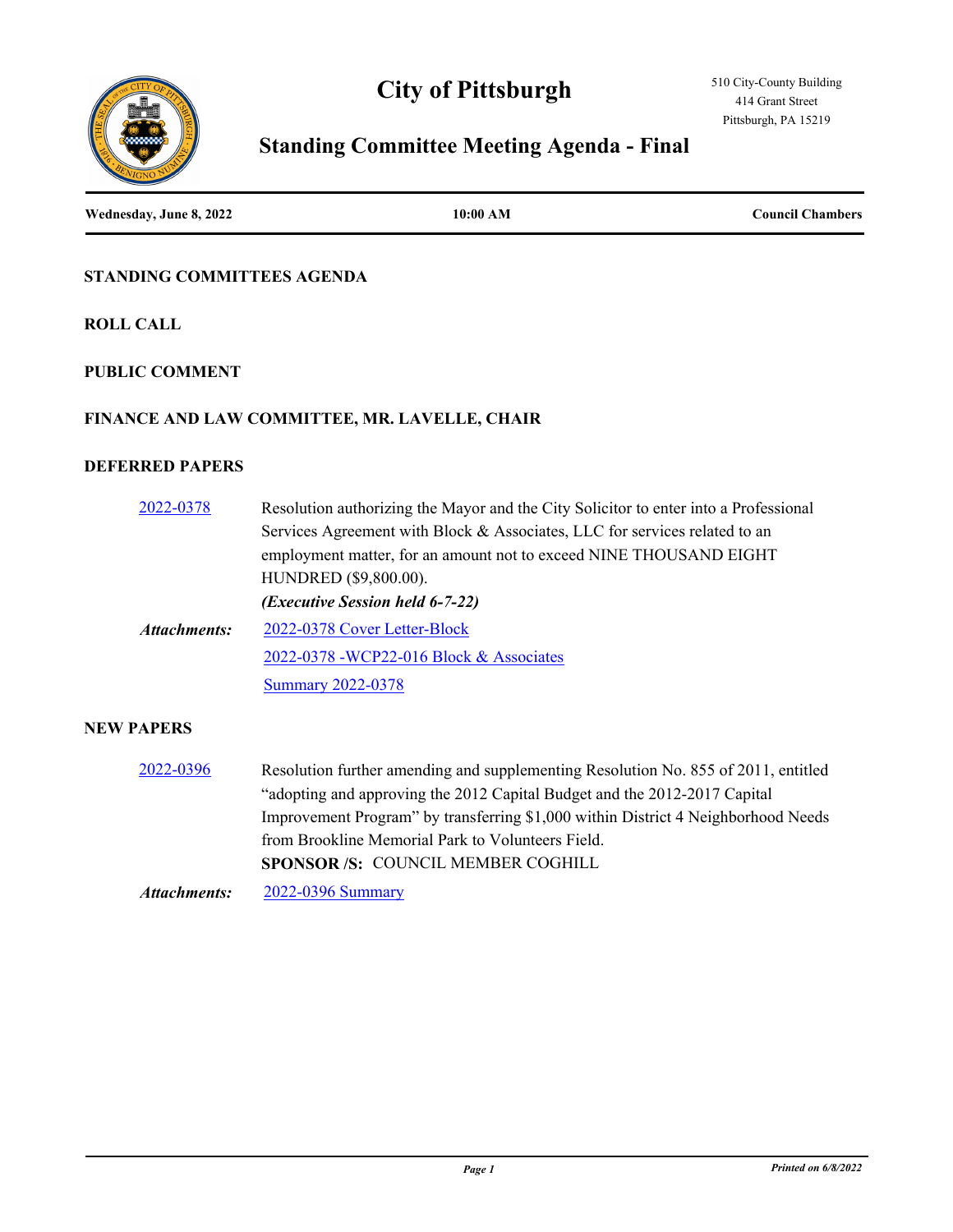| <b>Standing Committee</b> | <b>Standing Committee Meeting</b><br><b>Agenda - Final</b>                                                                                                                                                                                                                                                                                                                                                                                                                                                                                                                                              | June 8, 2022 |
|---------------------------|---------------------------------------------------------------------------------------------------------------------------------------------------------------------------------------------------------------------------------------------------------------------------------------------------------------------------------------------------------------------------------------------------------------------------------------------------------------------------------------------------------------------------------------------------------------------------------------------------------|--------------|
| 2022-0397                 | Resolution further amending Resolution No. 719 of 2011, entitled "Providing for an<br>Agreement or Agreements, or use of existing Agreements and/or a Contract or<br>Contracts, or use of existing Contracts, and for the purchase of materials, supplies,<br>equipment, and/or services for various projects in connection with the Neighborhood<br>Needs Program in Council District 4; and providing for the payment of the costs<br>thereof" by transferring \$1,000 within District 4 Neighborhood Needs from Brookline<br>Memorial Park to Volunteers Field<br>SPONSOR /S: COUNCIL MEMBER COGHILL |              |
| <b>Attachments:</b>       | 2022-0397 Summary                                                                                                                                                                                                                                                                                                                                                                                                                                                                                                                                                                                       |              |
| 2022-0407                 | Resolution authorizing the City to accept a payment of Thirty Thousand Dollars and<br>No/100 (\$30,000.00) from PrimeGov Solutions, as amicable resolution of a contract<br>dispute.<br>(Executive Session Requested)                                                                                                                                                                                                                                                                                                                                                                                   |              |
| <b>Attachments:</b>       | 2022-0407 Cover Letter PrimeGov letter to council [mds 5.24.22]<br><b>Summary 2022-0407</b>                                                                                                                                                                                                                                                                                                                                                                                                                                                                                                             |              |
| 2022-0408                 | Resolution providing for a professional services agreement or agreements or existing<br>agreements for consulting services, but not limited to auditing, accounting, and<br>technical services for the City Controller's Office at a cost not to exceed<br>\$150,000.00                                                                                                                                                                                                                                                                                                                                 |              |
| <b>Attachments:</b>       | 2022-0408 cover letter agreements 2021                                                                                                                                                                                                                                                                                                                                                                                                                                                                                                                                                                  |              |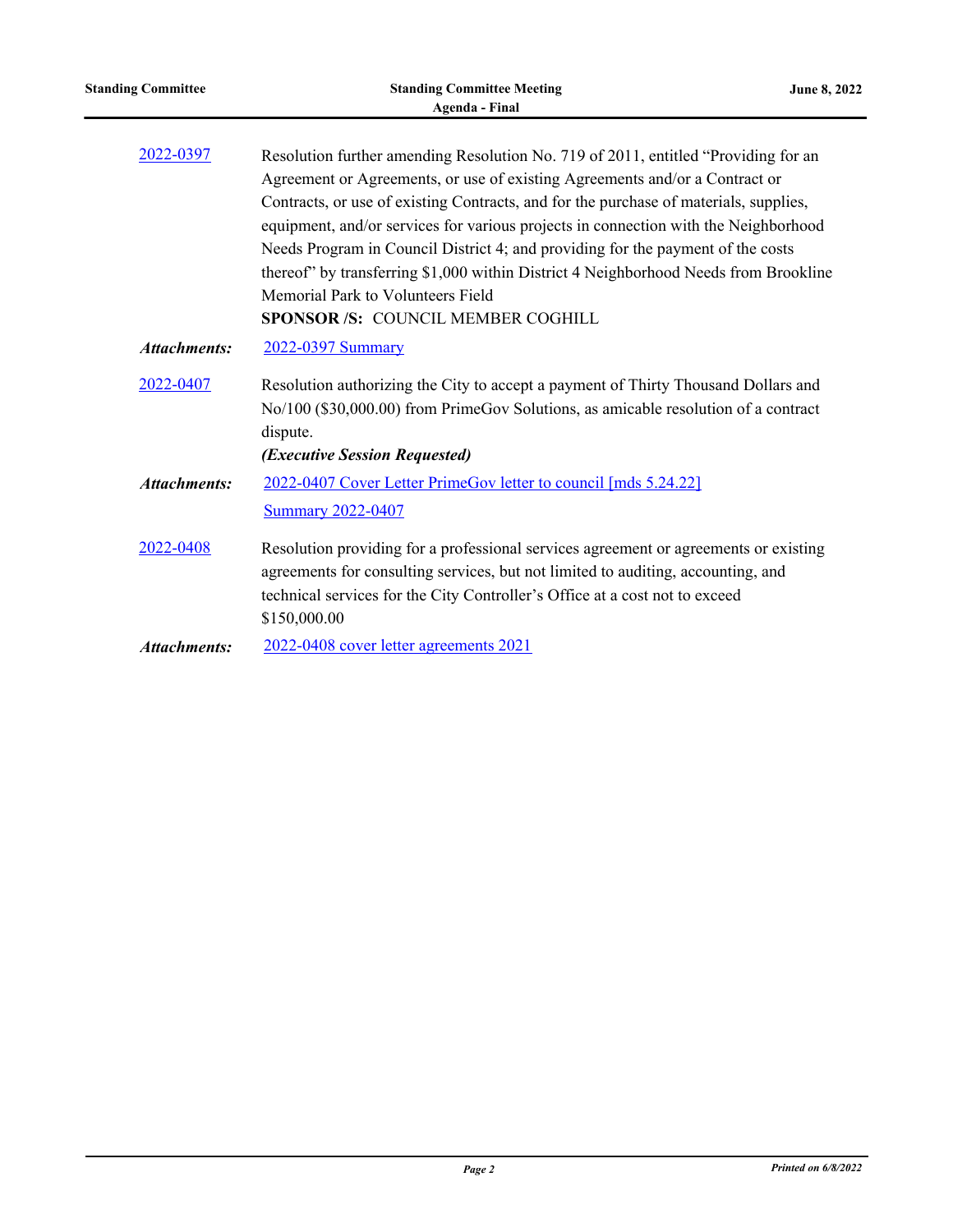#### **INVOICES**

#### **INVOICES FOR COUNCIL APPROVAL**

**The following departmental invoices not covered under a contract with the City shall be paid by the City Controller after the invoices have been approved by City Council at the June 8th Standing Committees meeting. A completed standard form detailing the expenditures is attached to all of the below listed invoices. No payments will be made to any of the below listed vendors prior the approval of City Council.**

#### **CITY COUNCIL**

**Community Leaders United for Beechview - donation (Dist. 4) 200.00**

#### **POLICE**

**Spok, Inc. – Pager Service 863.63**

**Daly, Sharon – Clerical service for Zone 4 594.00**

**FIRE**

**Tool Sales & Service Co. Inc. – Cleaning and repair of equipment 1,045.18**

### **EMS**

**Allegheny County EMS Council – Yearly donation 500.00**

#### **PUBLIC WORKS**

**Gateway Engineers – Topographic Survey 3,900.00**

**Parking Lot Painting Co. – Pavement markings for Aiken at Black St. 2,151.75**

#### **INNOVATION & PERFORMANCE**

**Spok, Inc. – Pager Service 289.98**

## **HUMAN RESOURCES**

**Comcast – Advertisements (Promos) 4,624.00**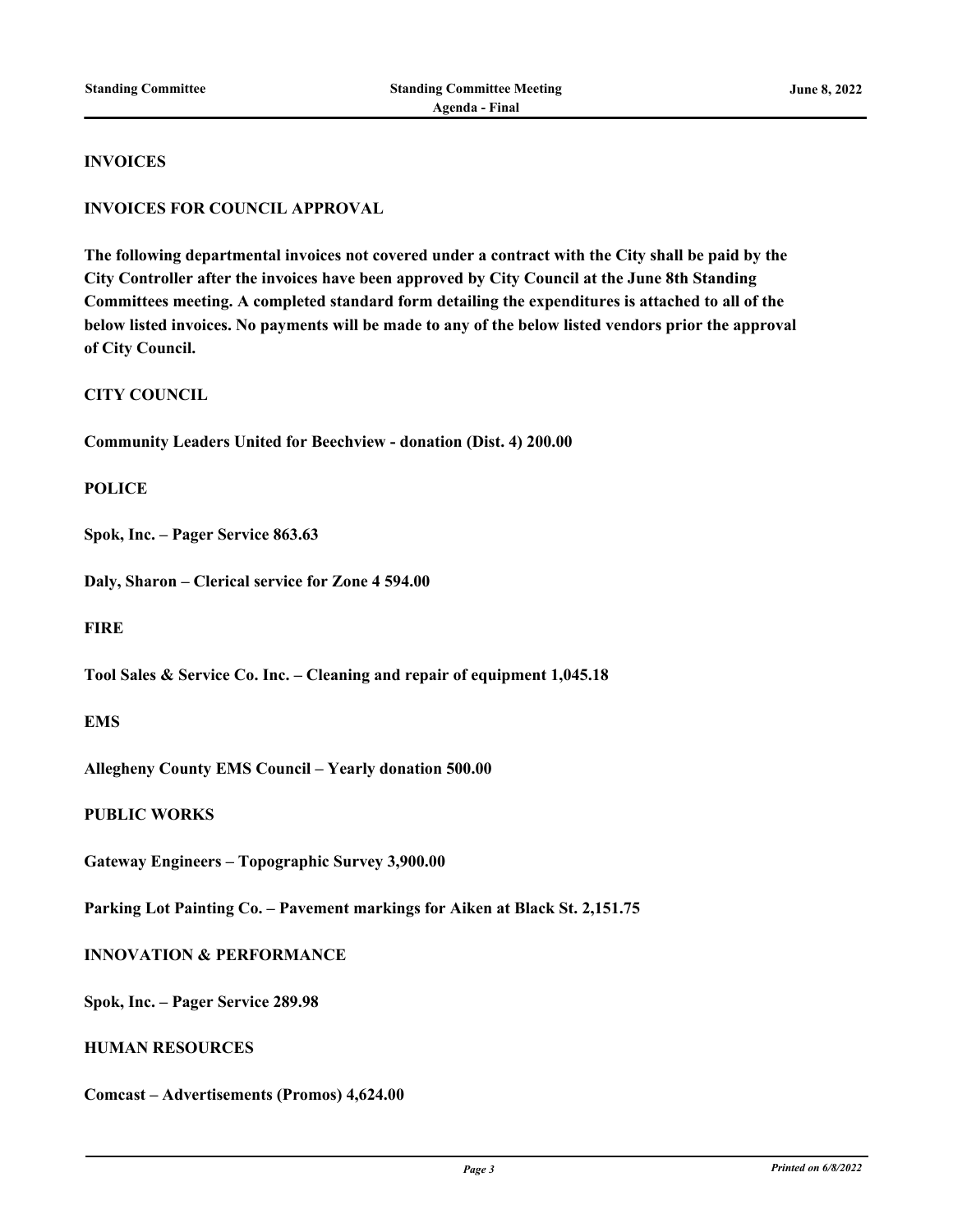## **PARKS & RECREATION**

| Campbell, Ricardo – 2 days of DJ Service at Spring Fling (5/24 & 5/26) 400.00 |  |  |
|-------------------------------------------------------------------------------|--|--|
|                                                                               |  |  |

**Pittsburgh Pottery – Kiln repairs at Southside Market House 1,110.00**

**Ideal Property Maintenance LLC – Window cleaning Mt. Wash. Sr. Center 270.00**

#### **DOMI**

**Rechtorik, Maria – Reimb/overnight documents to PEMA 26.96**

#### **CITY PLANNING**

**People 2.0 Global LP - Temporary Sr. Secretary due to a resignation 1,396.00**

#### **CONTROLLER**

**Heisler, Rachel – Reimb/Zoom account for press conference 16.04**

#### **MAYOR'S OFFICE**

**Collier, Pamela – Reimb/Snacks & Parking for SWPA Meeting 111.39**

**Collier, Pamela – Reimb/ Items for Steel City Yellow Jackets parade 102.18**

### **INTRA DEPARTMENTAL TRANSFERS**

## **P-CARD APPROVALS**

[Item 23-2022](http://pittsburgh.legistar.com/gateway.aspx?m=l&id=/matter.aspx?key=27837) P-Cards

*Attachments:* [06-08-2022 Pcards](http://pittsburgh.legistar.com/gateway.aspx?M=F&ID=a618ce6a-5c61-4ecf-9cce-79df029fae8a.xlsx)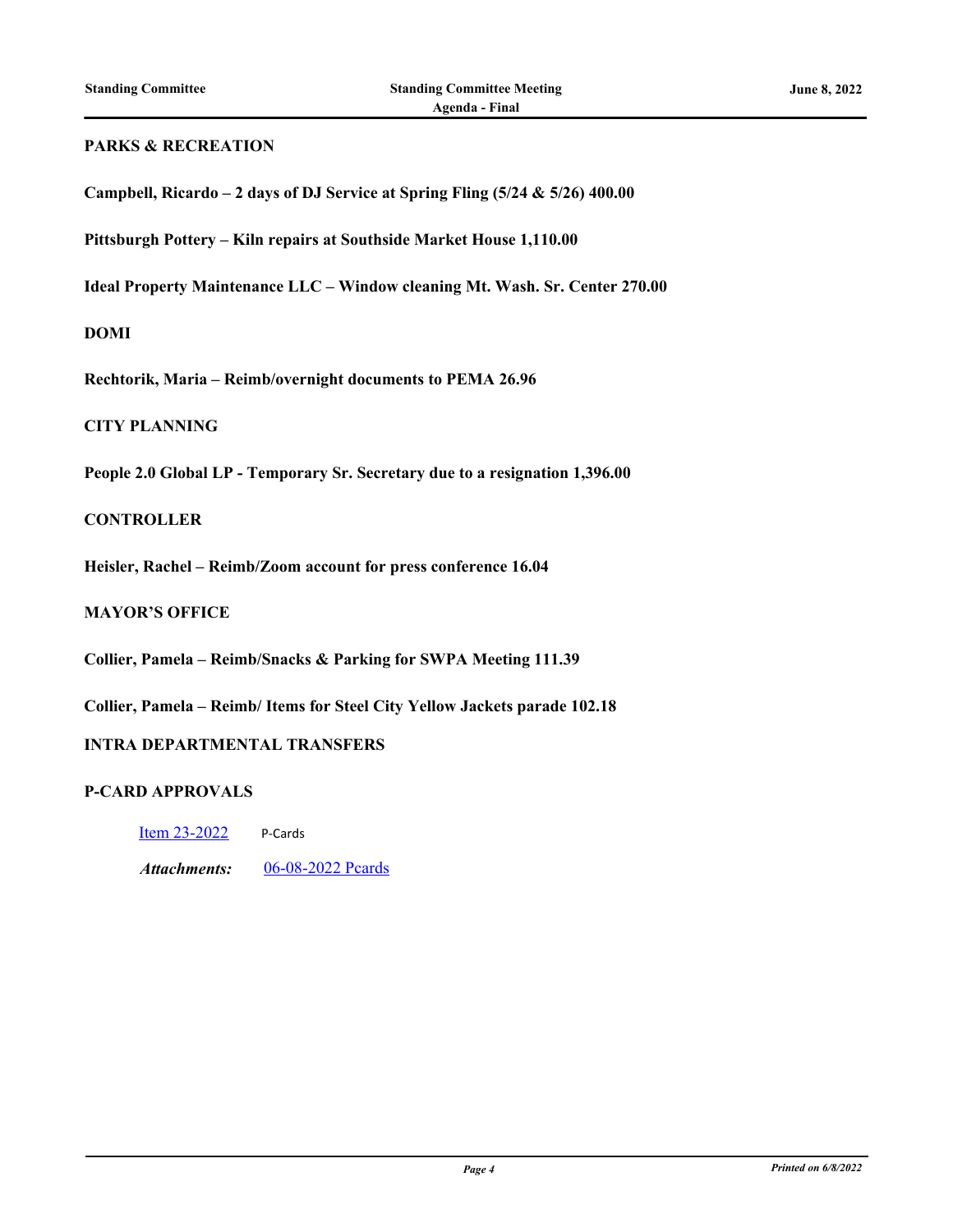#### **PUBLIC SAFETY SERVICES COMMITTEE, MR. O'CONNOR, CHAIR**

## **RECOMMITTED PAPERS**

[2022-0032](http://pittsburgh.legistar.com/gateway.aspx?m=l&id=/matter.aspx?key=27324) Ordinance amending and supplementing the Pittsburgh Code of Ordinances, Title One: Administrative, Article Three: Organization, Chapter 116: Department of Public Safety by adding a new section, "§ 116.17 - Regulation of Pedestrians Stops by Officers of the Bureau of Police." **SPONSOR /S:** COUNCIL MEMBER BURGESS AND COUNCIL MEMBER KRAUS

## **SUPPLEMENTAL - NEW PAPERS**

| 2022-0431    | Resolution authorizing the Mayor and Director of the Department of Public Safety to     |
|--------------|-----------------------------------------------------------------------------------------|
|              | enter on behalf of the City of Pittsburgh into a Professional Service Agreement or      |
|              | Agreements with Matrix Consulting Group in order to conduct a staffing and              |
|              | utilization study of the City's Bureau of Police, at an overall cost to the City not to |
|              | exceed ONE HUNDRED EIGHTY THOUSAND DOLLARS (\$180,000).                                 |
| Attachments: | 2022-0431 Cover Letter-Matrix Consulting letter                                         |
|              | 2022-0431-Waiver letter -Matrix Consulting Group                                        |
|              | 2022-0431-WCP22-020 Matrix                                                              |
|              | <b>Summary 2022-0431</b>                                                                |

#### **NEW PAPERS**

| 2022-0409           | Resolution authorizing the Mayor and the Director of Public Safety to enter into    |
|---------------------|-------------------------------------------------------------------------------------|
|                     | several Sponsorship Agreements for the Richard S. Caliguiri Great Race.             |
| <b>Attachments:</b> | 2022-0409 Cover Letter 2022 Great Race sponsorship letter                           |
|                     | <b>Summary 2022-0409</b>                                                            |
| 2022-0410           | Resolution authorizing the Mayor and the Director of the Office of Management and   |
|                     | Budget to enter into Sponsorship Agreements for the City of Pittsburgh Independence |
|                     | Day Festival (the "Festival").                                                      |
| <b>Attachments:</b> | 2022-0410 Cover Letter 2022 IDF Sponsorship letter                                  |
|                     | <b>Summary 2022-0410</b>                                                            |

## **PUBLIC WORKS COMMITTEE, MR. COGHILL, CHAIR**

## **SUPPLEMENTAL - NEW PAPERS**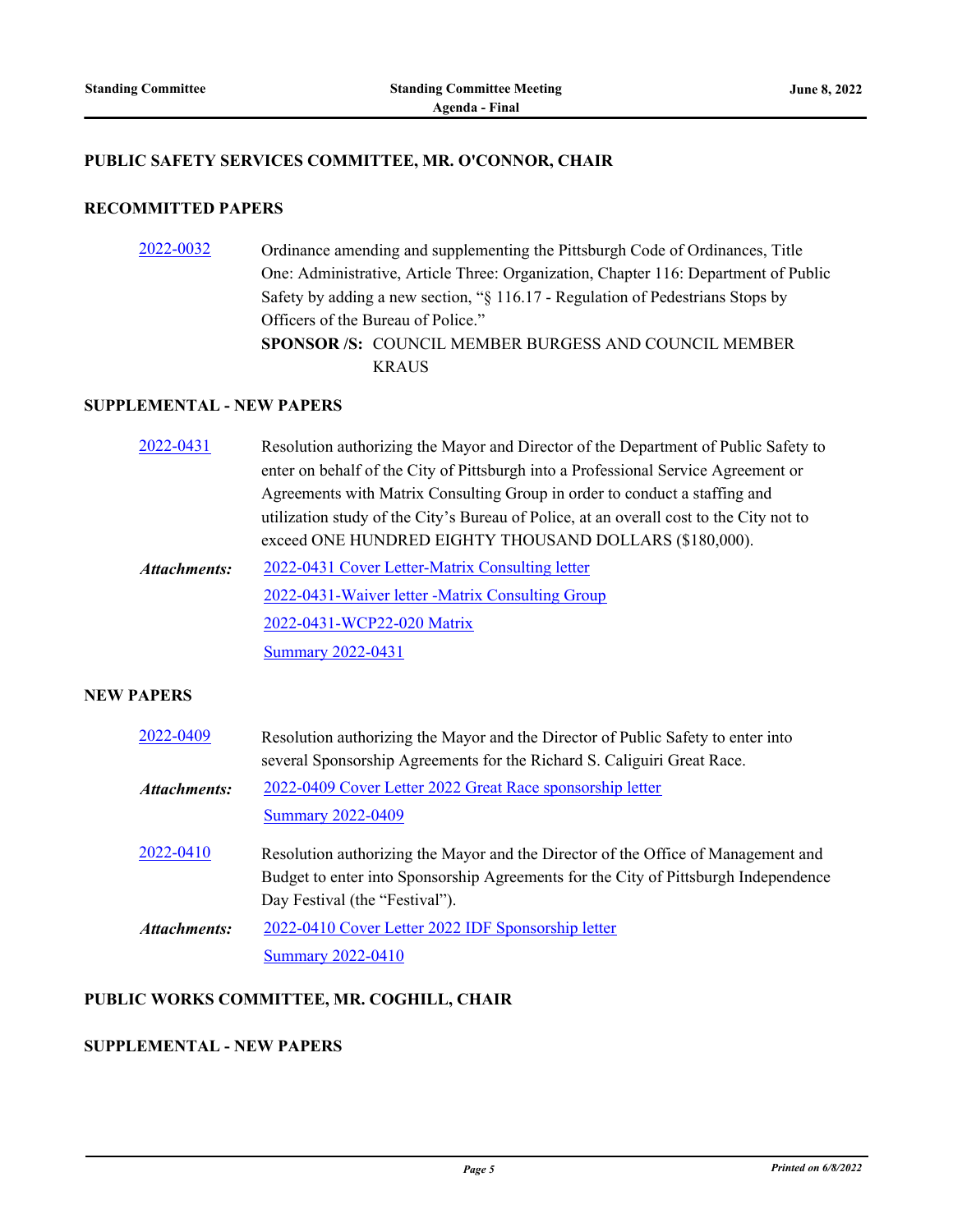| <b>Standing Committee</b> | <b>Standing Committee Meeting</b><br>June 8, 2022<br><b>Agenda - Final</b>                                                                                                                                                                                                                                                                                                                                                                                                                                                                                   |  |
|---------------------------|--------------------------------------------------------------------------------------------------------------------------------------------------------------------------------------------------------------------------------------------------------------------------------------------------------------------------------------------------------------------------------------------------------------------------------------------------------------------------------------------------------------------------------------------------------------|--|
| 2022-0428                 | Resolution authorizing the Mayor and the Director of the Department of Mobility and<br>Infrastructure, on behalf of the City of Pittsburgh, to enter into a License Agreement<br>with the Allegheny County to provide access for the City to detour bicycle trail<br>facilities during certain City construction activities along McKean Street.                                                                                                                                                                                                             |  |
| <b>Attachments:</b>       | 2022-0428 South Second Street License Trail Detour Letterhead                                                                                                                                                                                                                                                                                                                                                                                                                                                                                                |  |
|                           | 2022-0428 Exhibit A S2nd Bike Plan                                                                                                                                                                                                                                                                                                                                                                                                                                                                                                                           |  |
|                           | <b>Summary 2022-0428</b>                                                                                                                                                                                                                                                                                                                                                                                                                                                                                                                                     |  |
| <b>NEW PAPERS</b>         |                                                                                                                                                                                                                                                                                                                                                                                                                                                                                                                                                              |  |
| 2022-0394                 | Resolution authorizing the Mayor of the City of Pittsburgh, and the Department of<br>Mobility and Infrastructure to apply for a grant from the Southwestern Pennsylvania<br>Commission's Livability through Smart Transportation Program to provide funding for<br>the West End Trolley Trail. The grant proposal includes an ask of \$800,000.00 with<br>a local match of \$325,000.00 to come out of West End Trolley Trail fund for a total<br>project cost of ONE MILLION ONE HUNDRED TWENTY FIVE THOUSAND<br>$($1,125,000.00)$ for this stated purpose. |  |
| <b>Attachments:</b>       | 2022-0394 Cover Letter-Sign Trolley Trail Letter - SPC                                                                                                                                                                                                                                                                                                                                                                                                                                                                                                       |  |
|                           | <b>Summary 2022-0394</b>                                                                                                                                                                                                                                                                                                                                                                                                                                                                                                                                     |  |
| 2022-0395                 | Resolution providing for a Supplemental Agreement for Services During Construction<br>with Trans Associates Engineering Consultants, Inc. for the CBD Signals Phase 4<br>project at a cost thereof, not to exceed Two Million Four Hundred Nineteen<br>Thousand and Four Hundred Fifty One Dollars and Thirty Nine Cents<br>(\$2,419,451.39) an increase of One Hundred Thirty Eight Thousand Three Hundred<br>Twelve Dollars and Fifteen Cents (\$138,312.15) from the previously executed<br>Agreement 46939-7.                                            |  |
| <b>Attachments:</b>       | 2022-0395 Cover Letter SIGN CBD Signals Phase 4 SDC Supplement Los                                                                                                                                                                                                                                                                                                                                                                                                                                                                                           |  |
|                           | 2022-0395 A. CBD Signals Ph 4 SDC Supplement 8 1.6.22 rev 4.8                                                                                                                                                                                                                                                                                                                                                                                                                                                                                                |  |
|                           | 2022-0395 Apr22 - CBD Ph4 SDC - Draft Agr                                                                                                                                                                                                                                                                                                                                                                                                                                                                                                                    |  |
|                           | <b>Summary 2022-0395</b>                                                                                                                                                                                                                                                                                                                                                                                                                                                                                                                                     |  |
|                           |                                                                                                                                                                                                                                                                                                                                                                                                                                                                                                                                                              |  |

# **HUMAN RESOURCES COMMITTEE, MR. KRAUS, CHAIR**

# **NEW PAPERS**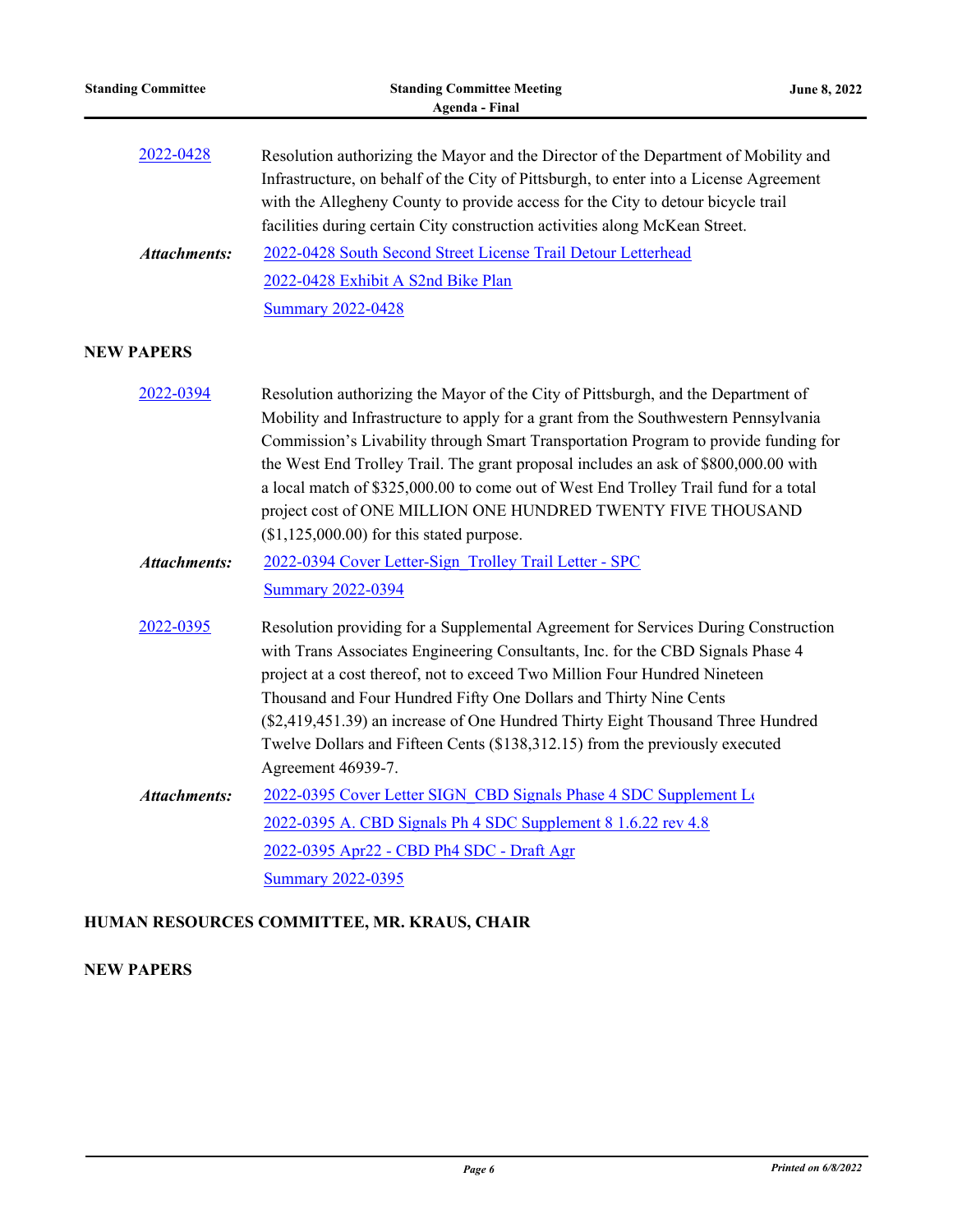| <b>Standing Committee</b> | <b>Standing Committee Meeting</b><br>Agenda - Final                                                                                                                    | <b>June 8, 2022</b> |
|---------------------------|------------------------------------------------------------------------------------------------------------------------------------------------------------------------|---------------------|
| 2022-0406                 | Resolution amending Resolution 828 of 2019, which authorized the Mayor and the<br>Director of the Department of Human Resources and Civil Service Commission to        |                     |
|                           | enter into an Agreement or Agreements with Connect Your Care, LLC for services<br>relating to the administration of the City of Pittsburgh's Flexible Spending Account |                     |
| Attachments:              | program, by extending the existing contract for another year.<br>2022-0406 Cover Letter COUNCIL LETTER-CYC                                                             |                     |
|                           | 2022-0406 WAIVER - CYC WITH SUPPORTING DOC (1)<br><b>Summary 2022-0406</b>                                                                                             |                     |

## **LAND USE AND ECONOMIC DEVELOPMENT COMMITTEE, MR. WILSON, CHAIR**

## **DEFERRED PAPERS**

| 2022-0065    | Resolution amending Resolution number 863 of 2018, entitled "adopting and           |
|--------------|-------------------------------------------------------------------------------------|
|              | approving the 2019 Community Development Block Grant Program" by transferring       |
|              | remaining funds from the James Street Step Reconstruction project to the North Side |
|              | Christian Health Center (\$76,000) and Traffic Calming (\$14,220.54)                |
|              | SPONSOR /S: COUNCIL MEMBER WILSON                                                   |
| Attachments: | <b>Summary 2022-0065</b>                                                            |

## **NEW PAPERS**

| 2022-0411           | Resolution providing for the designation as a Historic Structure under Title 11 of the |
|---------------------|----------------------------------------------------------------------------------------|
|                     | Code of Ordinances the certain site known as The Troy Hill Fire House located at       |
|                     | 1800 Ley Street (48-N-10) in Troy Hill, in the 24th Ward, City of Pittsburgh           |
|                     | (Needs to be held for a Public Hearing)                                                |
| <b>Attachments:</b> | 2022-0411 Cover Letter-Troy Hill Fire House Cover Letter                               |
|                     | <b>Summary 2022-0411</b>                                                               |

# **INTERGOVERNMENTAL AFFAIRS COMMITTEE, MS. GROSS, CHAIR**

## **RECOMMITTED PAPERS**

| 2022-0377           | Resolution further amending Resolution No. 863 of 2018, effective January 1, 2019, as |
|---------------------|---------------------------------------------------------------------------------------|
|                     | amended, entitled "Resolution adopting and approving the 2019 Capital Budget and the  |
|                     | 2019 Community Development Block Grant Program, and the 2019 through 2024             |
|                     | Capital Improvement Program" by reducing PUBLIC SAFETY TRAINING FACILITY              |
|                     | by \$808,090 and increasing MAJOR DEVELOPMENTS by \$808,090.                          |
| <b>Attachments:</b> | 2022-0377 Cover Letter-2019 Penn Circle Letter 051322 signed                          |
|                     | <b>Summary 2022-0377</b>                                                              |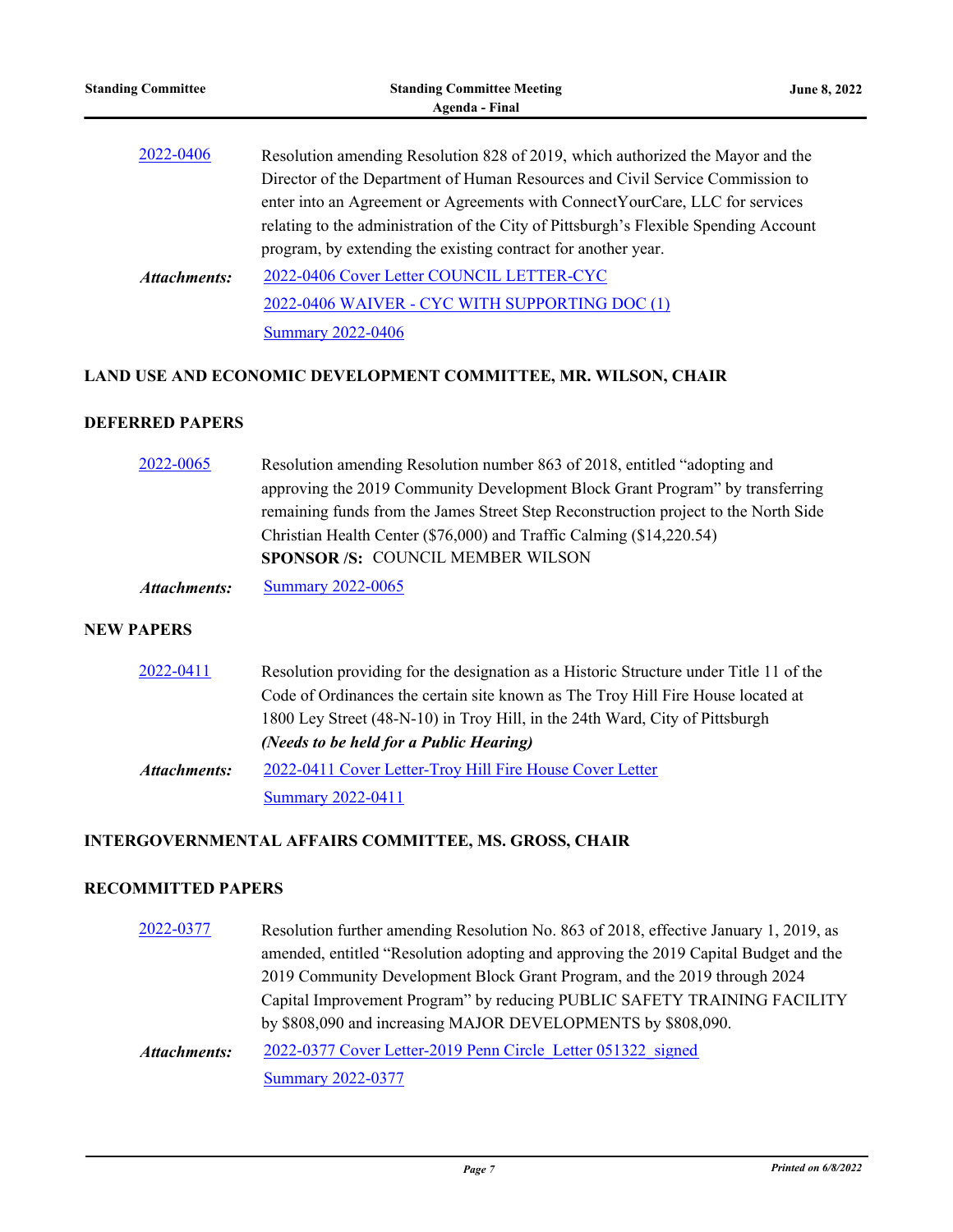| <b>Standing Committee</b> | <b>Standing Committee Meeting</b><br>June 8, 2022<br><b>Agenda - Final</b>                                                                                                                                                                                                                                                                                                                                                                                                                                                                   |  |
|---------------------------|----------------------------------------------------------------------------------------------------------------------------------------------------------------------------------------------------------------------------------------------------------------------------------------------------------------------------------------------------------------------------------------------------------------------------------------------------------------------------------------------------------------------------------------------|--|
| 2022-0398                 | Resolution further amending Resolution No. 840 of 2019, effective December 23,<br>2019, as amended, entitled "Resolution adopting and approving the 2020 Capital<br>Budget and the 2020 Community Development Block Grant Program, and the 2020<br>through 2025 Capital Improvement Program" by reducing PUBLIC SAFETY<br>TRAINING FACILITY by \$191,910 and increasing MAJOR DEVELOPMENTS<br>by \$191,910.                                                                                                                                  |  |
| <b>Attachments:</b>       | 2022-0398 Cover Letter Penn Circle Letter Waive rule 8 JP Signed                                                                                                                                                                                                                                                                                                                                                                                                                                                                             |  |
|                           | <b>Summary 2022-0398</b>                                                                                                                                                                                                                                                                                                                                                                                                                                                                                                                     |  |
| <b>NEW PAPERS</b>         |                                                                                                                                                                                                                                                                                                                                                                                                                                                                                                                                              |  |
| 2022-0400                 | Resolution authorizing the Urban Redevelopment Authority of Pittsburgh to acquire all<br>the City's Right, Title and Interest, if any, in and to the Publicly-Owned properties in<br>the 13th Ward of the City of Pittsburgh designated in the Deed Registry Office of<br>Allegheny County as Block 231-L, Lots 134, 190, and 222 (2545 East Hills Drive,<br>2514 Park Hill Drive, and 2508 Park Hill Drive - Council District No. 9).                                                                                                       |  |
| <b>Attachments:</b>       | 2022-0400 Cover Letter East Hills Rising Tide Acquisition Letter 052420<br><b>Summary 2022-0400</b>                                                                                                                                                                                                                                                                                                                                                                                                                                          |  |
| 2022-0401                 | Resolution authorizing the Urban Redevelopment Authority of Pittsburgh to acquire all<br>the City's Right, Title and Interest, if any, in and to the Publicly-Owned properties in<br>the 20th Ward of the City of Pittsburgh designated in the Deed Registry Office of<br>Allegheny County as Block 19-G, Lots 2, 7, 56, 131, and 206; Block 20-M, Lots<br>77, 78, 79, and 112; and Block 20-S, Lot 46 (Herschel Street; Weston Way;<br>Harker Street; 922, 920, 0, and 915 Elkton Street; and Fairview Avenue - Council<br>District No. 2). |  |
| <b>Attachments:</b>       | 2022-0401 Cover Letter James Delgreco Acquisition Letter 05242022.doc<br><b>Summary 2022-0401</b>                                                                                                                                                                                                                                                                                                                                                                                                                                            |  |
| 2022-0402                 | Resolution authorizing the Urban Redevelopment Authority of Pittsburgh to acquire all<br>the City's Right, Title and Interest, if any, in and to the Publicly-Owned properties in<br>the 12th Ward of the City of Pittsburgh designated in the Deed Registry Office of<br>Allegheny County as Block 124-N, Lots 281, 282, and 283, and Block 125-B, Lots<br>281 and 283 (Meadow Street and Lincoln Avenue - Council District No. 9).                                                                                                         |  |
| <b>Attachments:</b>       | 2022-0402 Cover Letter Larimer Habitat for Humanity Acquisition Letter                                                                                                                                                                                                                                                                                                                                                                                                                                                                       |  |
|                           | <b>Summary 2022-0402</b>                                                                                                                                                                                                                                                                                                                                                                                                                                                                                                                     |  |